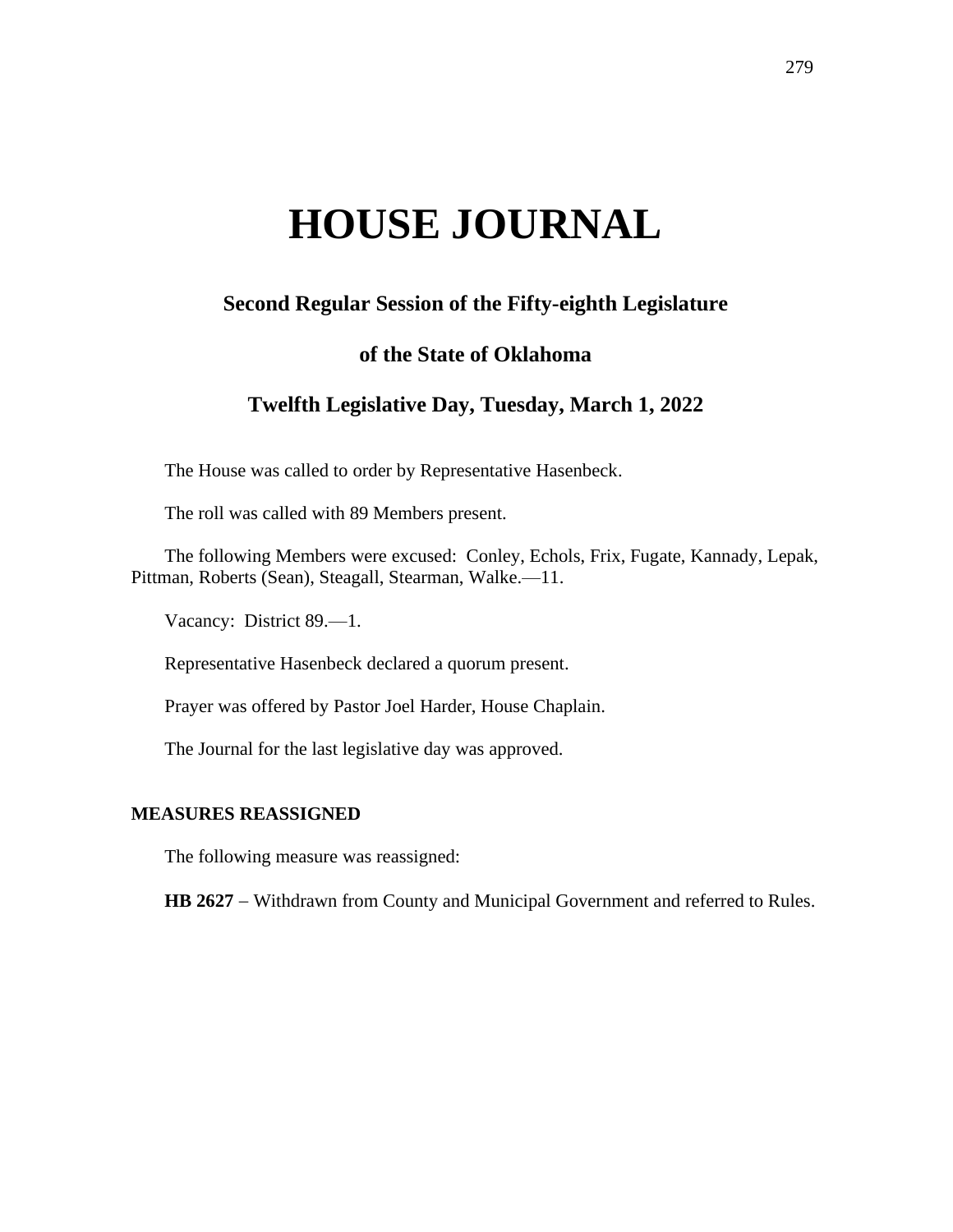#### **RESOLUTIONS**

The following were introduced and read:

**HR 1042** − By McBride, McCall, Echols, O'Donnell.

A Resolution expressing support for the people of Ukraine and Taiwan; condemning recent attacks and threats; and urging immediate removal of Russian troops.

**HR 1043** − By Waldron.

A Resolution supporting Ukraine; recognizing Ukrainian sovereignty; and urging withdrawal of Russian forces.

### **RESOLUTION FOR CONSIDERATION**

**HR 1042** was called up for consideration.

Upon unanimous consent request of Representative McBride, all Members of the House were added as coauthors.

Upon motion of Representative McBride, **HR 1042** was considered and adopted.

**HR 1042** was referred for enrollment.

#### **MOTION**

Representative Pfeiffer moved pursuant to Article V, Section 30 of the Oklahoma Constitution the House grants the request of the Honorable Senate to adjourn for more than three days, beginning Wednesday, February 23, 2022, and ending Monday, February 28, 2022, which motion was declared adopted.

#### **MESSAGES FROM THE SENATE**

Announcing the passage of **SBs 1117, 1137, 1152, 1223, 1248, 1276, 1516** and **1749**. The above measures were introduced and read for the first time.

**SB 1117** − By Stanley of the Senate and Manger of the House.

An Act relating to inspection of real property; amending 68 O.S. 2021, Section 2821, which relates to physical inspection of certain real property; allowing county assessors to use technology to inspect properties; and providing an effective date.

**SB 1137** − By Weaver of the Senate and West (Kevin) of the House.

An Act relating to motor vehicles; amending 47 O.S. 2021, Section 156.1, which relates to state-owned vehicles; authorizing allowable agency; updating statutory language; and providing an effective date.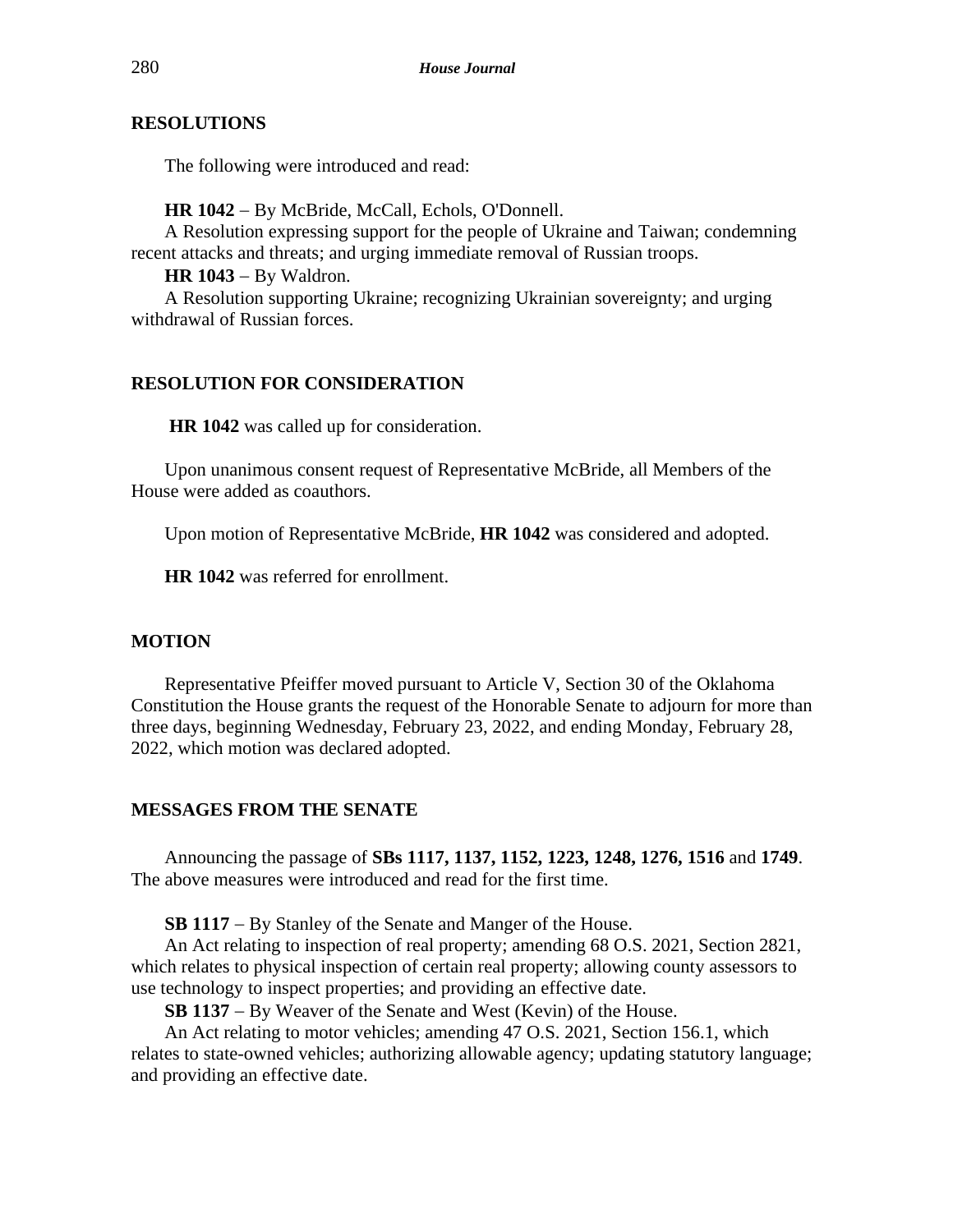**SB 1152** − By Standridge of the Senate and Worthen of the House.

An Act relating to the Uniform Controlled Dangerous Substances Act; amending 63 O.S. 2021, Section 2-204, which relates to Schedule I; modifying inclusions; and providing an effective date.

**SB 1223** − By Bullard of the Senate and Roberts (Dustin) of the House.

An Act relating to service animals; amending 4 O.S. 2021, Section 801, which relates to public accommodations; creating misdemeanor for improper use of service animal; stating penalty; authorizing certain signage; and providing an effective date.

**SB 1248** − By Dugger of the Senate and Talley of the House.

An Act relating to salaries of county employees; allowing establishment of certain payment system; providing for codification; and providing an effective date.

**SB 1276** − By Standridge of the Senate and Pfeiffer of the House.

An Act relating to certificates of title; amending 47 O.S. 2021, Section 1105A, which relates to the program to permit electronic filing, storage, and delivery; modifying application of certain provisions; requiring that certain electronic documents be presumed valid; requiring the Oklahoma Tax Commission to implement a program for electronic certificates of title and associated liens; updating statutory language; providing for codification; providing an effective date; and declaring an emergency.

**SB 1516** − By Weaver of the Senate and Boatman of the House.

An Act relating to holidays; establishing Oklahoma Overdose Awareness Day; providing for codification; and declaring an emergency.

**SB 1749** − By Leewright of the Senate and McEntire of the House.

An Act relating to alcoholic beverages; amending 37A O.S. 2021, Sections 2-110, as amended by Section 2, Chapter 462, O.S.L. 2021, and 2-128, which relate to mixed beverage license and on-premises beer and wine license; allowing for the sale of beer in sealed original packages by licensed golf course or country club; providing exception from unlawful inducement under Oklahoma Alcoholic Beverage Control Act; allowing for removal of sealed original packages for off-premises use; and declaring an emergency.

#### **Transmitting CCR**

Transmitting the following measure, together with the conference committee reports thereon, advising adoption of conference committee reports and passage of measure as amended.

**SB 737,** Coauthored by Senators Taylor, Rader, Standridge, Pederson, Burns, Kidd, Murdock, Garvin, Rogers, Jech

Conference committee report was read on the above-numbered measure.

#### **Conference requested**

Advising rejection of **HAs** and requesting conference thereon, the Senate naming conferees later: **SB 14**.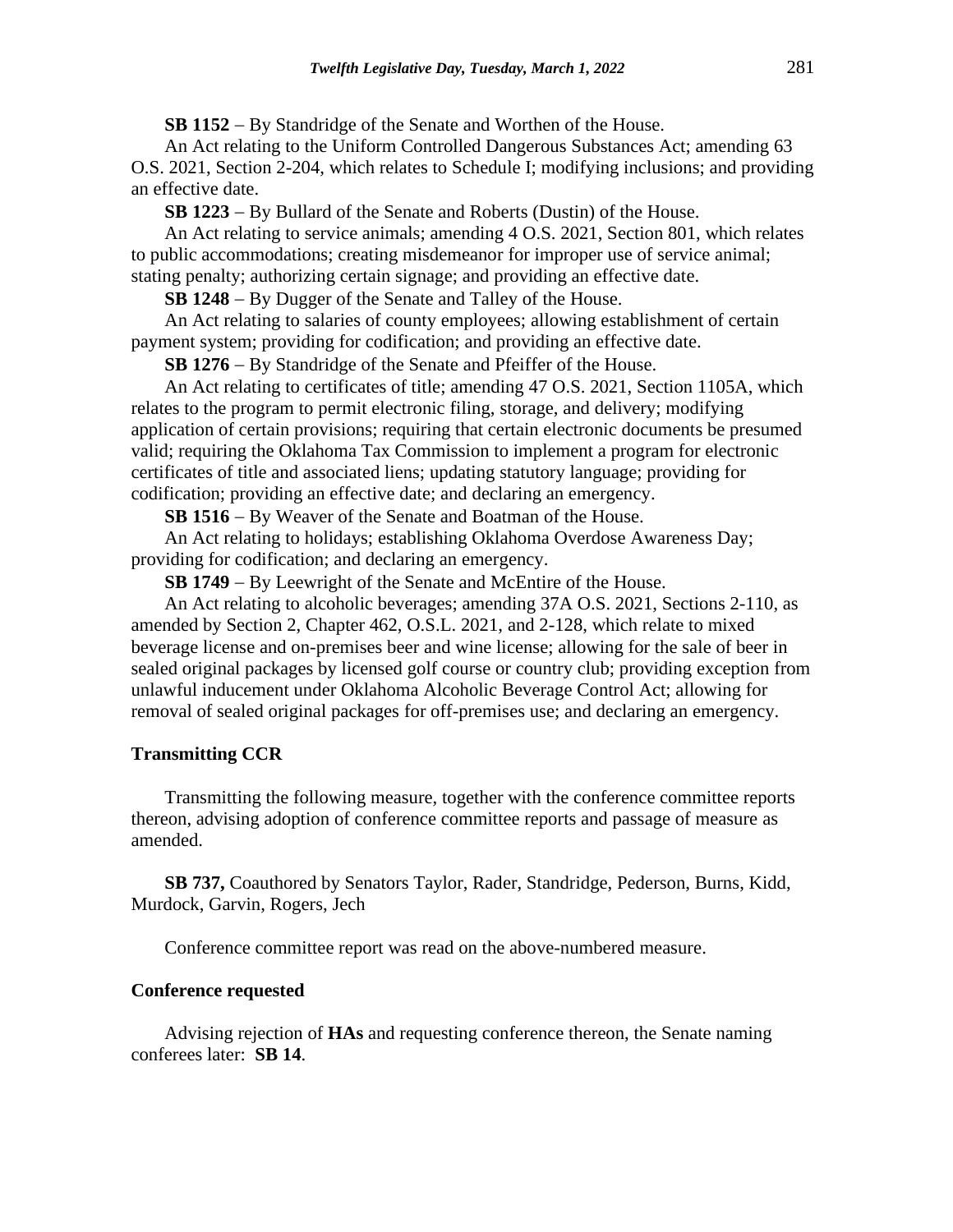#### **RESOLUTIONS**

The following was introduced and read:

**HR 1044** − By Lowe (Dick), Townley, Hardin (Tommy), Boles and Wallace.

A Resolution recognizing the Oklahoma State Bureau of Narcotics and Dangerous Drugs Control and its recent success on executing the largest drug bust in state history.

### **CHANGE IN AUTHORSHIP**

The following measures had a change in principal House author:

**HB 1229 -** Remove Representative McCall as principal House author and substitute with Representative Smith

**HB 1800 -** Remove Representative Miller as principal House author and substitute with Representative Roberts (Eric)

**HB 3082 -** Remove Representative Hilbert as principal House author and substitute with Representative Bashore

**HB 3158 -** Remove Representative Humphrey as principal House author and substitute with Representative Roberts (Sean)

**HB 3916 -** Remove Representative Pfeiffer as principal House author and substitute with Representative Roberts (Dustin)

**HB 4288 -** Remove Representative Davis as principal House author and substitute with Representative Marti

#### **COMMITTEE REPORTS**

The following were reported by the committees named, ordered printed and placed on the Calendar unless otherwise indicated:

DO PASS:

**HB 2977** − Judiciary - Civil

**HB 3077** − Agriculture and Rural Development

**HB 3079** − County and Municipal Government

**HB 3084** − Common Education, Authored by Senator Pugh (principal Senate author)

**HB 3092** − Common Education, Authored by Senator Leewright (principal Senate author)

**HB 3104** − Public Safety, Coauthored by Representative(s) Roberts (Sean), and Authored by Senator Bullard (principal Senate author)

**HB 3179** − Public Safety, Coauthored by Representative(s) Frix

**HB 3267** − Judiciary - Civil

**HB 3373** − Common Education

**HB 3374** − Common Education, Coauthored by Representative(s) Provenzano, and Authored by Senator Pemberton (principal Senate author)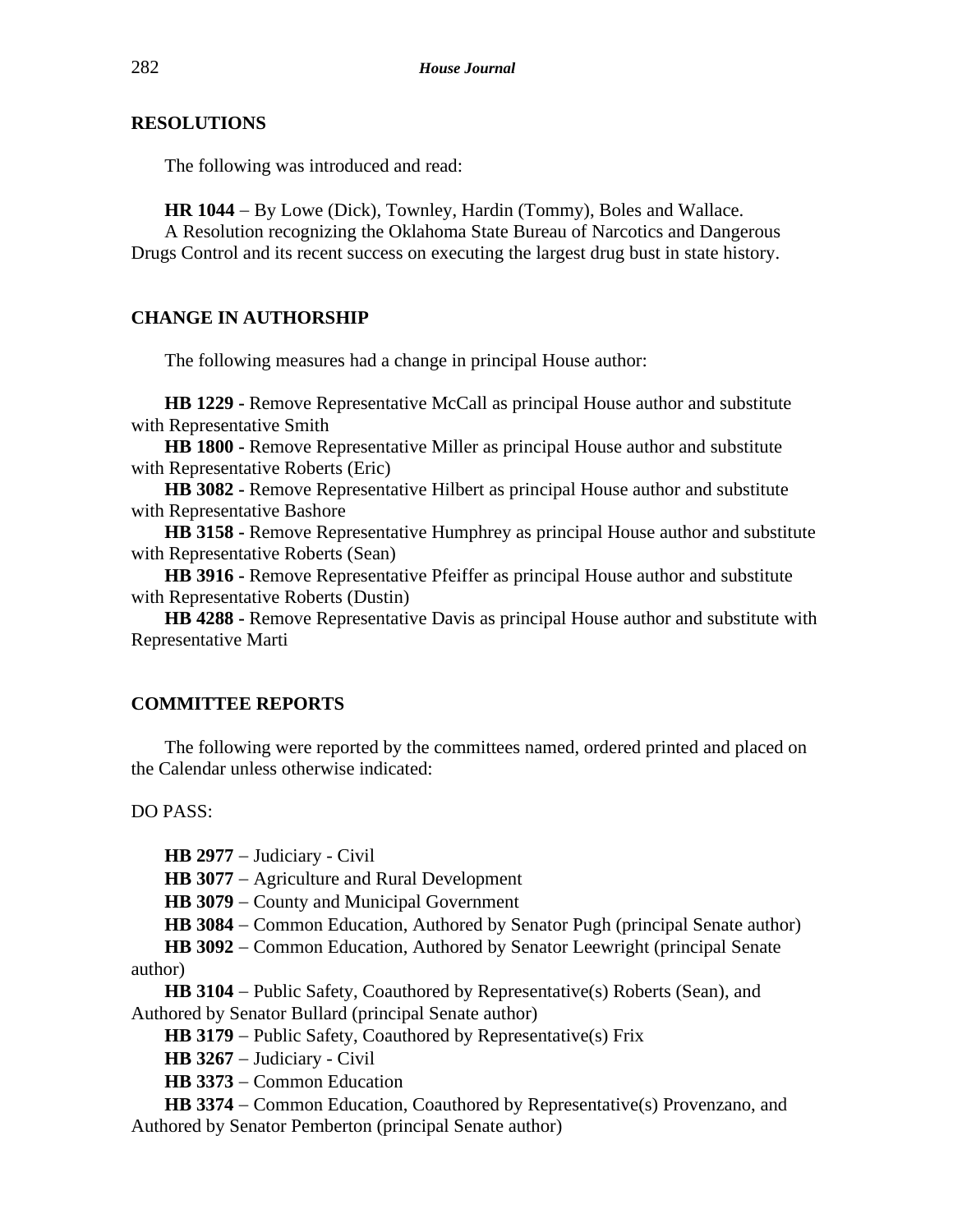**HB 3381** − Judiciary - Civil, Coauthored by Representative(s) Moore, and Authored by Senator Howard (principal Senate author)

**HB 3384** − Judiciary - Civil

**HB 3385** − Judiciary - Civil, Authored by Senator Paxton (principal Senate author)

**HB 3432** − Common Education, Coauthored by Representative(s) Baker, Sims, Hilbert

**HB 3506** − Common Education

**HB 3541** − Judiciary - Civil, Authored by Senator Pugh (principal Senate author)

**HB 3760** − Banking, Financial Services and Pensions

**HB 3820** − Utilities, Authored by Senator Taylor (principal Senate author)

**HB 3901** − Utilities, Authored by Senator Montgomery (principal Senate author)

**HB 3936** − Judiciary - Civil

**HB 3957** − Judiciary - Civil, Authored by Senator Floyd (principal Senate author)

**HB 4107** − Common Education, Coauthored by Representative(s) Hardin (David),

Walke, Luttrell, Rosecrants, Fugate, Boles, Roberts (Dustin), and Authored by Senator Rogers (principal Senate author)

**HB 4191** − Rules, Coauthored by Representative(s) West (Kevin), and Authored by Senator Weaver (principal Senate author)

**HB 4393** − Common Education, Authored by Senator Taylor (principal Senate author)

HB 4409 – Common Education, Authored by Senator Taylor (principal Senate author)

**HB 4413** − Utilities, Authored by Senator Montgomery (principal Senate author)

**HB 4414** − Utilities

**HB 4415** − Utilities

**HJR 1002** − Rules

**HJR 1031** − Rules, Authored by Senator Daniels (principal Senate author)

**HJR 1033** − Rules

**HJR 1037** − Rules

**HJR 1038** − Rules, Coauthored by Representative(s) Humphrey

- **HJR 1058** − Rules
- **HJR 1059** − Rules

DO PASS, As Amended:

**CS** for **HB 1919** − Common Education

**CS** for **HB 2383** − Public Safety, Coauthored by Representative(s) West (Josh), and Authored by Senator Weaver (principal Senate author)

**CS** for **HB 2487** − Banking, Financial Services and Pensions

**CS** for **HB 2745** − Banking, Financial Services and Pensions, Coauthored by Representative(s) Davis

**CS** for **HB 2972** − Judiciary - Civil, Authored by Senator Burns (principal Senate author)

**CS** for **HB 2991** − Common Education, Coauthored by Representative(s) Kerbs **CS** for **HB 3021** − Utilities

**CS** for **HB 3055** − Public Safety

**CS** for **HB 3144** − Public Safety, Coauthored by Representative(s) Olsen, and Authored by Senator Murdock (principal Senate author)